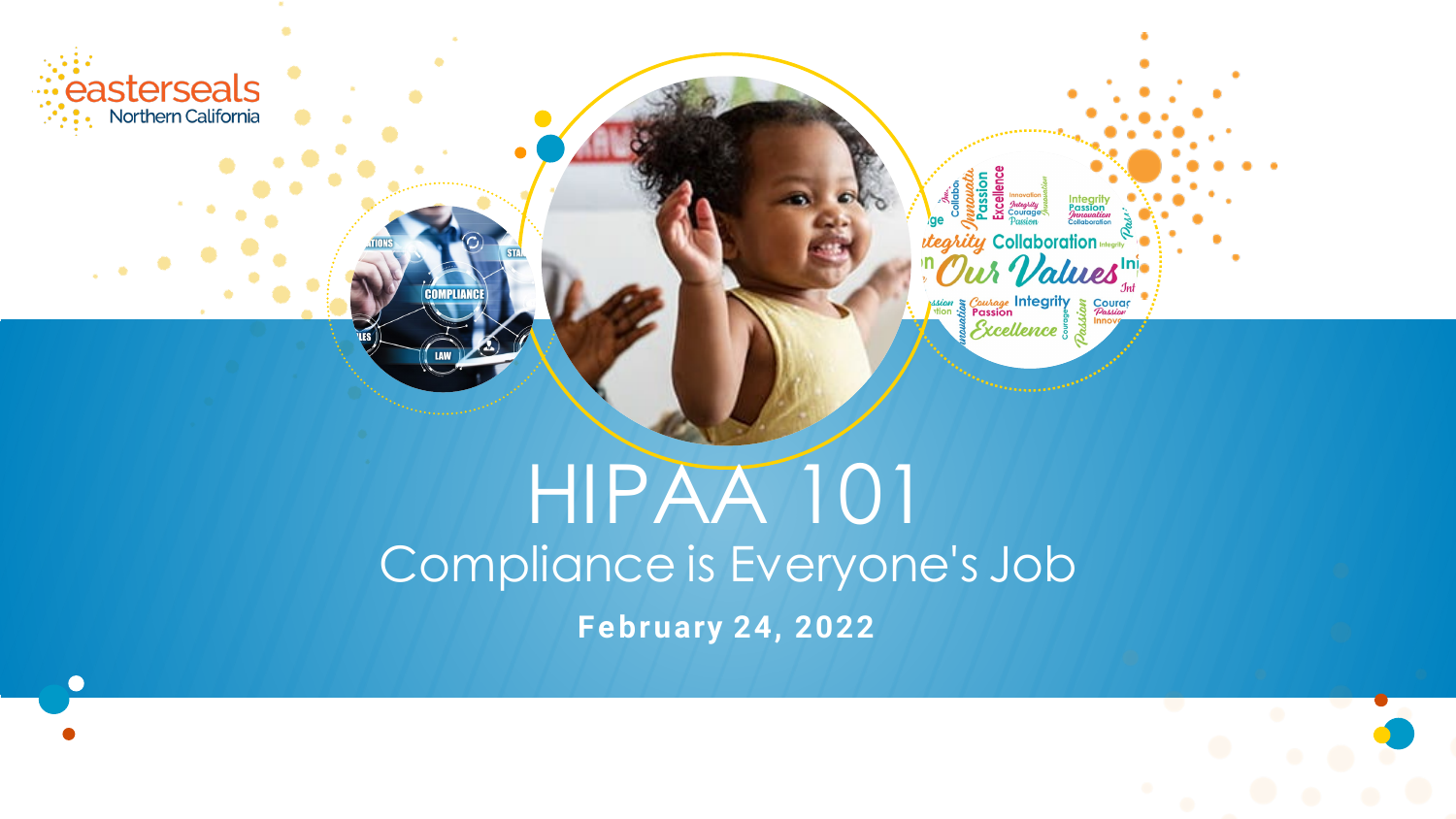### What is HIPAA

.

The Health Insurance Portability and Accountability Act (HIPAA) is federal law passed in 1996 which addresses issues ranging from health insurance coverage to national standard identifiers for healthcare providers.

The portions that are important for our purposes are those that deal with protecting the privacy (confidentiality) and security (safeguarding) of health data, which HIPAA calls Protected Health Information or PHI.

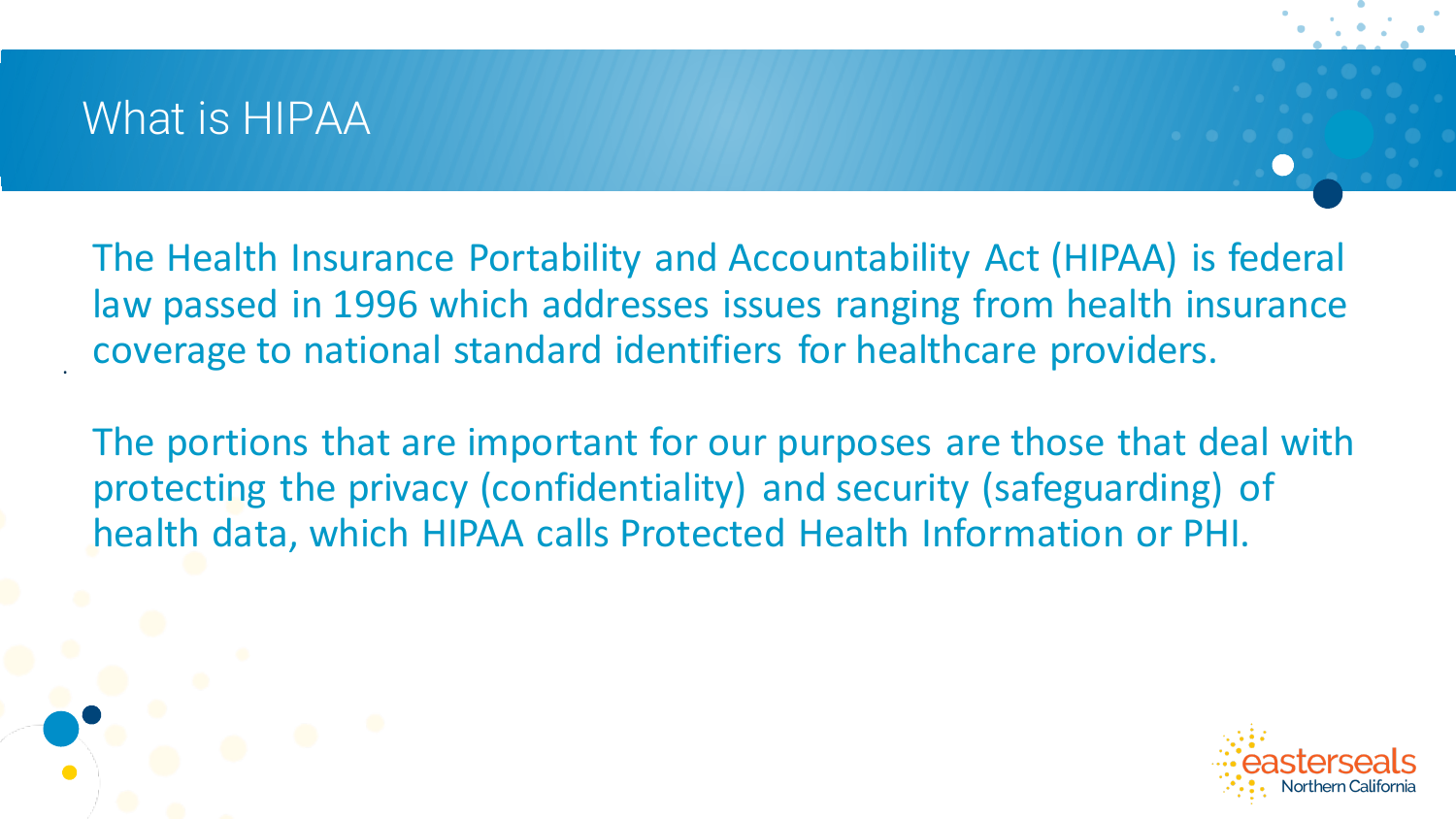## What is Protected Health Information? (PHI)

- Any information, transmitted or maintained in any medium, *including demographic information.*
- Created/received by covered entity or business associate.
- Relates to/describes past, present or future physical or mental health or condition; or past, present or future payment for provision of healthcare; and
- Can be used to identify the client.

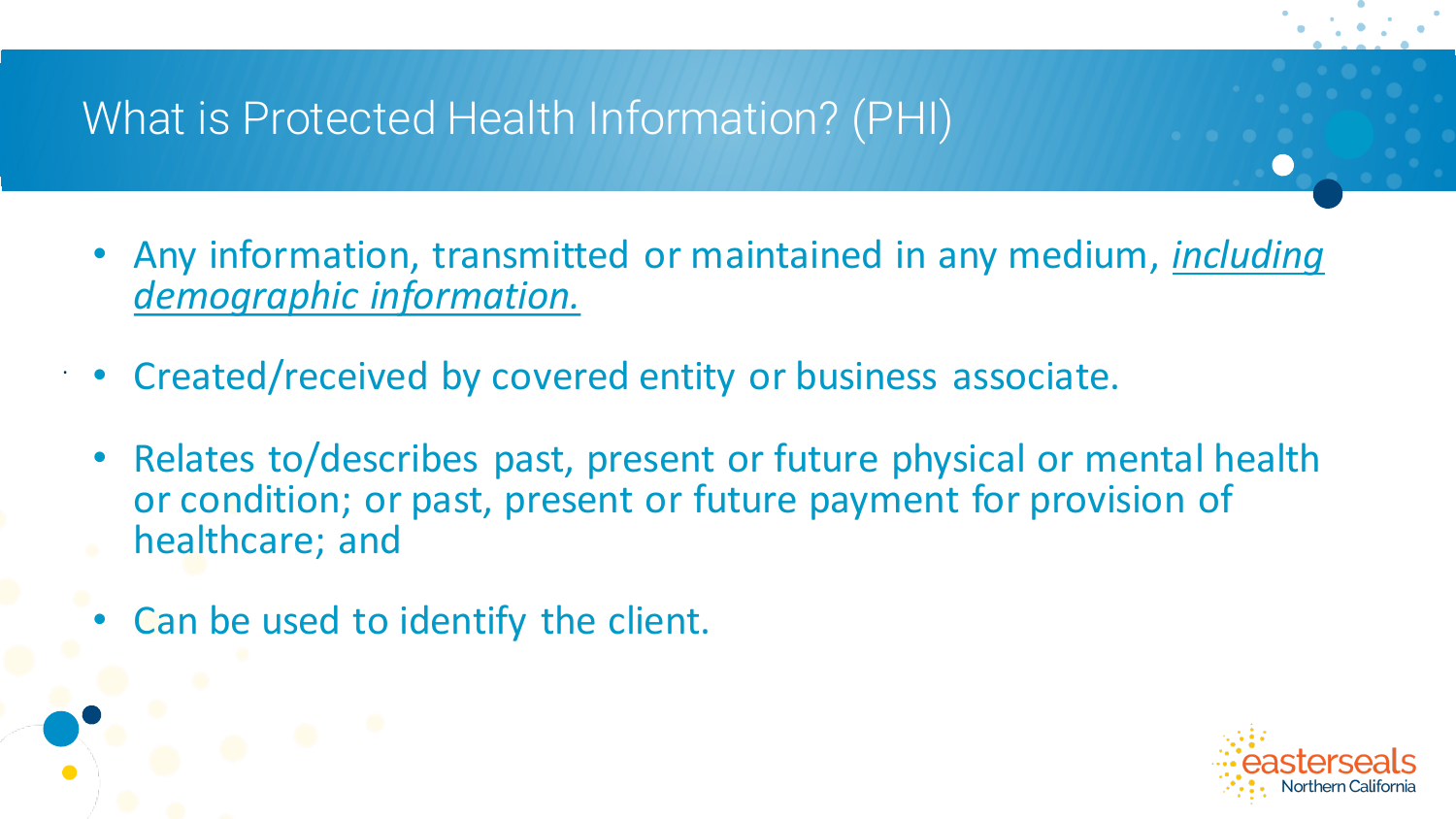## Types of Data Protected by HIPAA

- Written documentation and all paper records.
- Spoken and verbal information including voice mail messages.
- Electronic databases and any electronic information, including research information, containing PHI stored on a computer, smart phone, memory card, USB drive, or other electronic device.
- Photographic images.

.

• Audio and Video recordings.

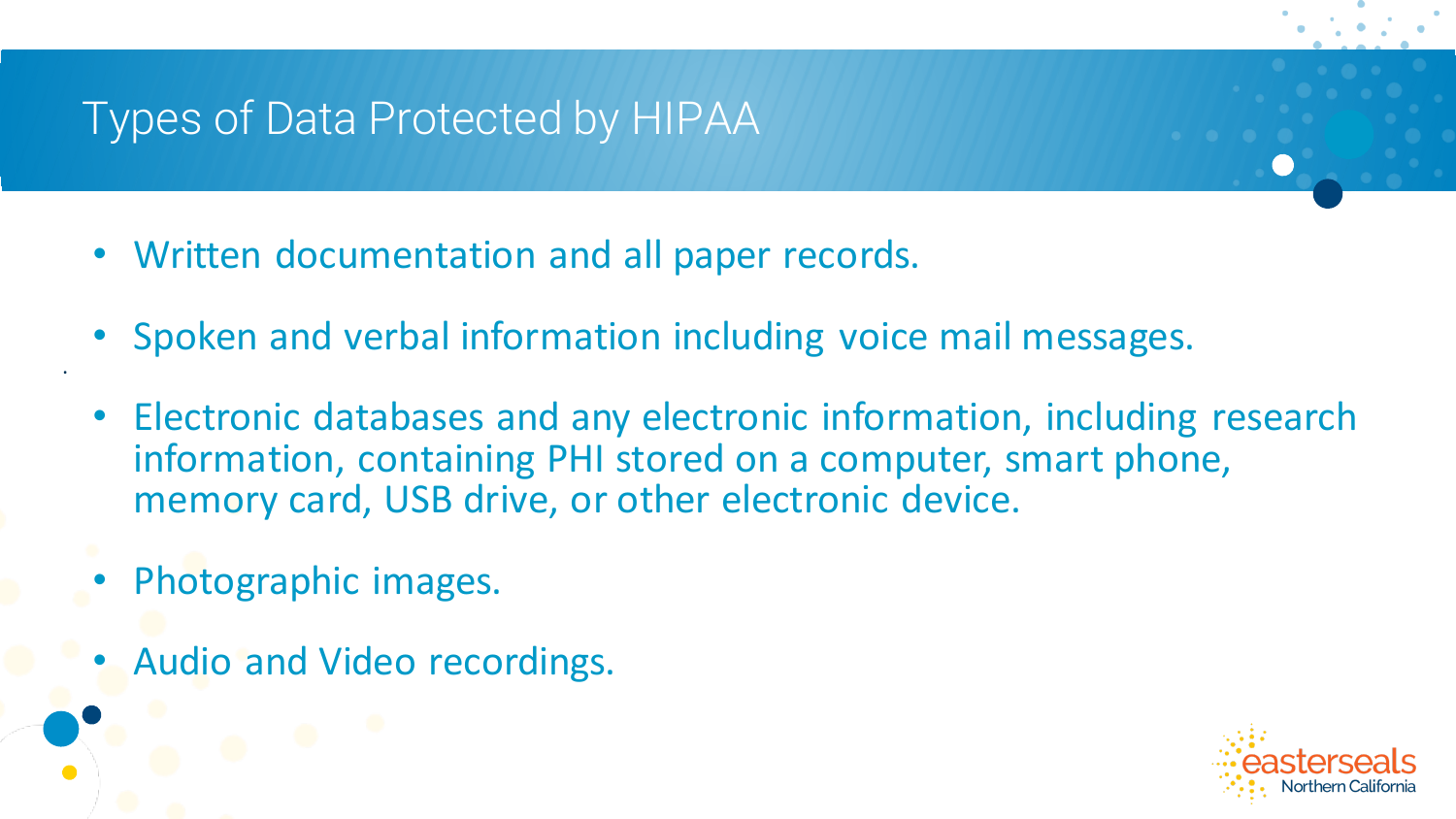# To De-Identify Client Information You Must Remove All 18 Identifiers

• Names

- Geographic subdivisions smaller than state (address, city, county, zip)
- All elements of DATES (except year) including DOB, admission, discharge, death, ages over 89, dates indicative of age
- Telephone, fax, SSN#s, VIN, license plate #s
- Med record #, account #, health plan beneficiary #
- Certificate/license #s
- Email address, IP address, URLs
- Biometric identifiers, including finger & voice prints
- Device identifiers and serial numbers
- Full face photographic and comparable images
- *Any other unique identifying #, characteristic, or code*

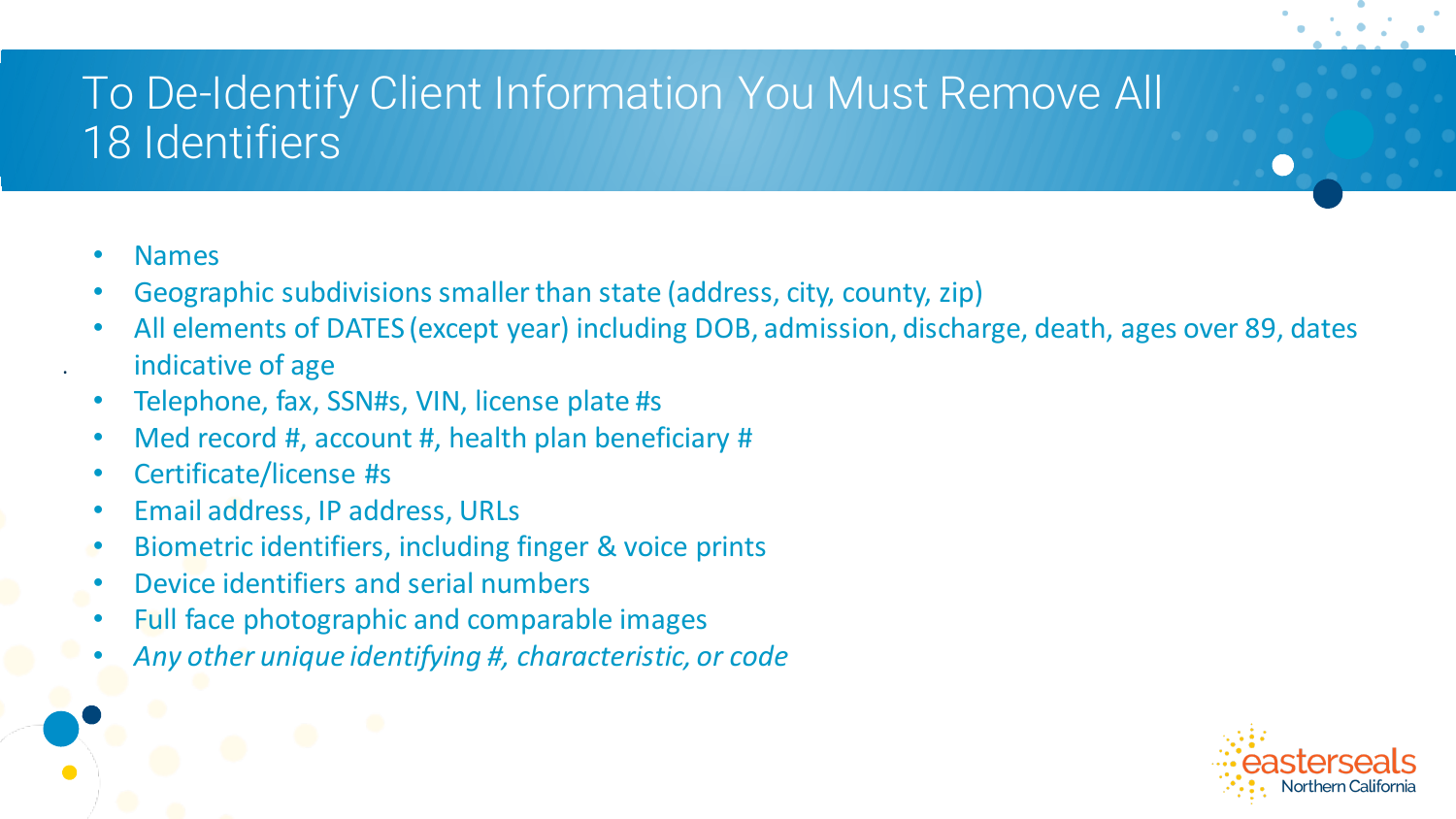# Department of Justice-Imposed Criminal Penalties for Employee

- Wrongfully Accessing or Disclosing PHI: Fines up to \$50,000 and up to 1 Year in Prison.
- Obtaining PHI Under False Pretenses: Fines up to \$100,000 and up to 5 Years in Prison.
- Wrongfully Using PHI for a Commercial Activity: Fines up to \$250,000 and up to 10 Years in Prison.
- HIPAA criminal and civil fines and penalties can be enforced against INDIVIDUALS as well as covered entities and Business Associates who obtain or disclose PHI without authorization.

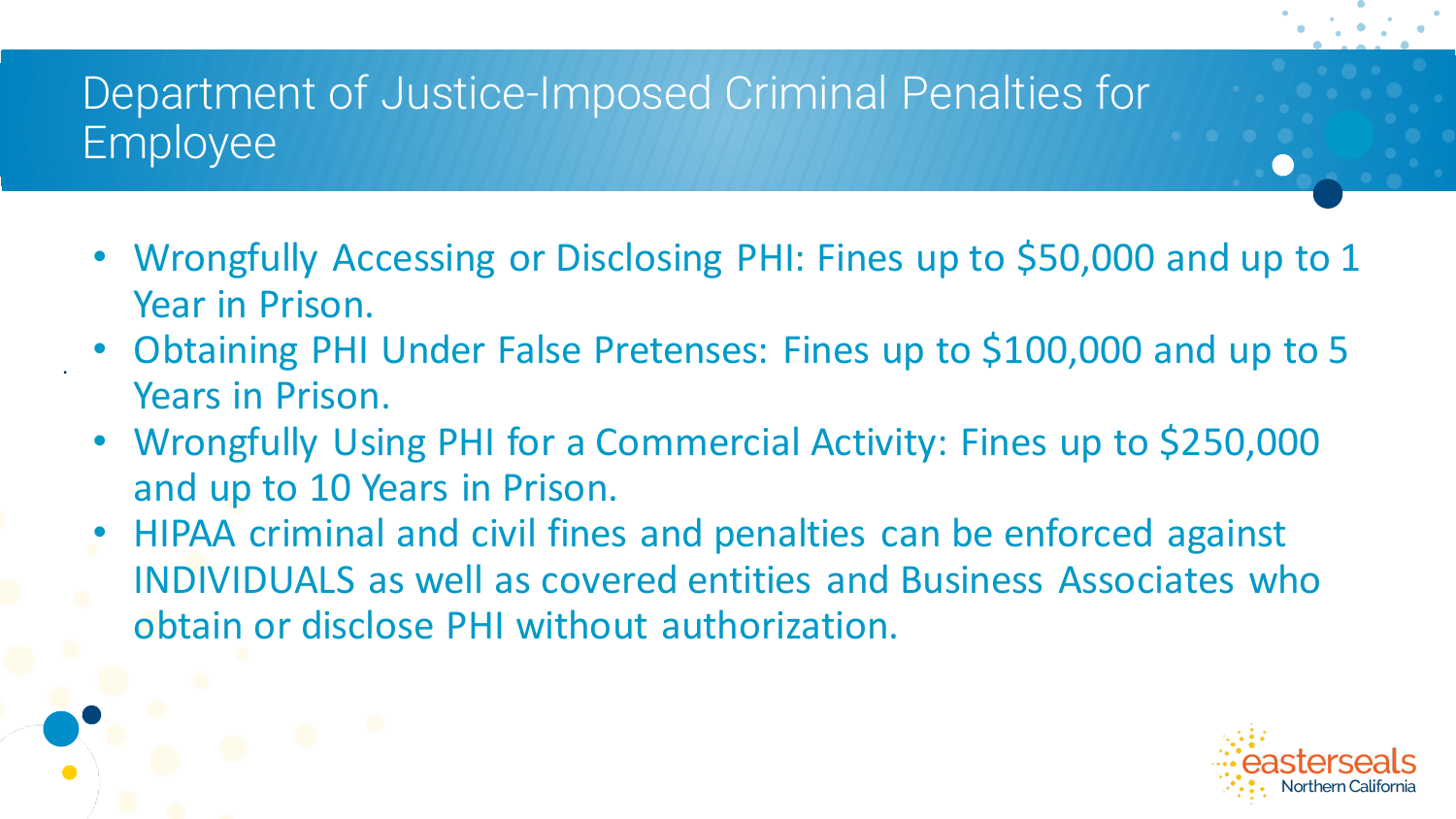### HIPAA Sanctions

.

Employees, interns, and volunteers who do not follow HIPAA rules are subject to disciplinary action.

Sanctions depend on severity of violation, intent, pattern/practice of improper activity, etc., and might include:

- Dismissal from participating in the internship program.
- "Mandatory sanctions for breach of confidentiality or of other client related duties, with the sanction severity increasing for careless or willful breach of such duties." FoC Employee Handbook page 32.

Civil and/or criminal penalties including incarceration.

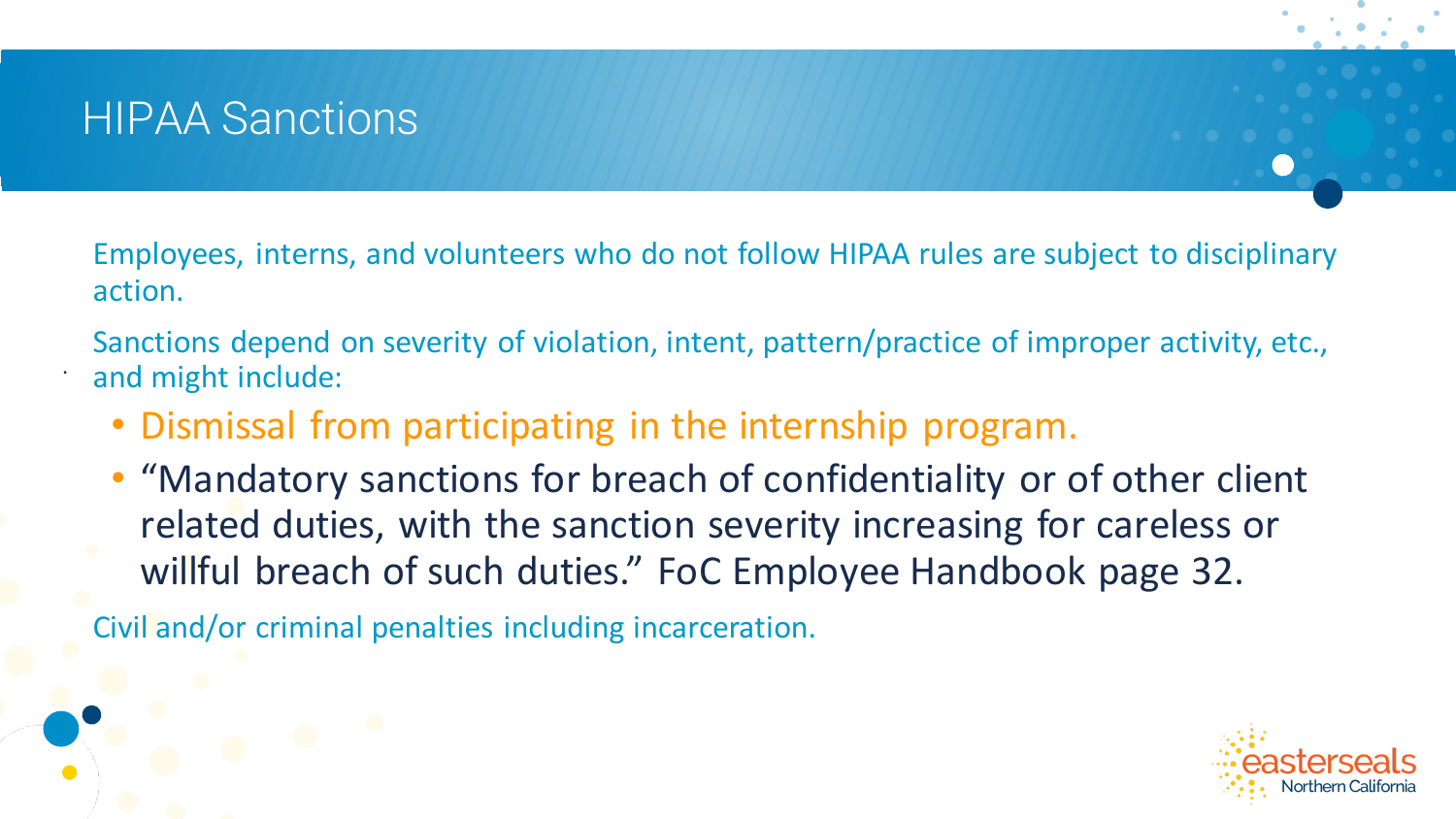### Working from home presents privacy & security risks

### Consider these tips:

- Avoid connecting to public Wi-Fi
- Keep work only on your work computer
- Do not leave materials containing PHI viewable on desks or counters
- Encrypt sensitive data when sharing via email or in the cloud
- Keep up with privacy & security training

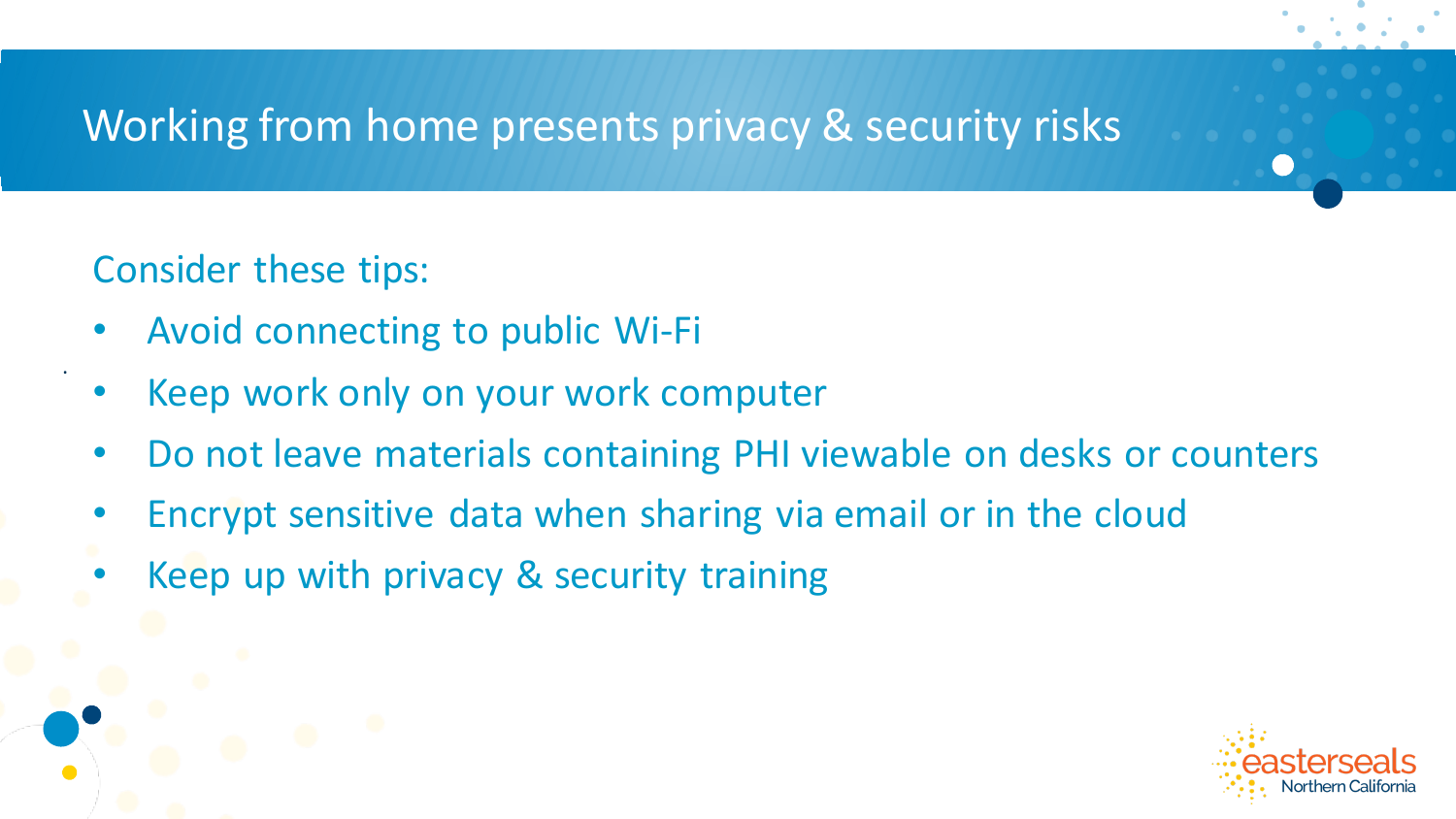# Breach Notification

HIPAA requires that we notify affected individuals and federal officials when a breach or potential breach of privacy has occurred.

The following slides discuss:

- The types of breaches requiring client notification and those that are exempt.
- Time in which the notification must occur.
- Responsibility of employee to report any incident.

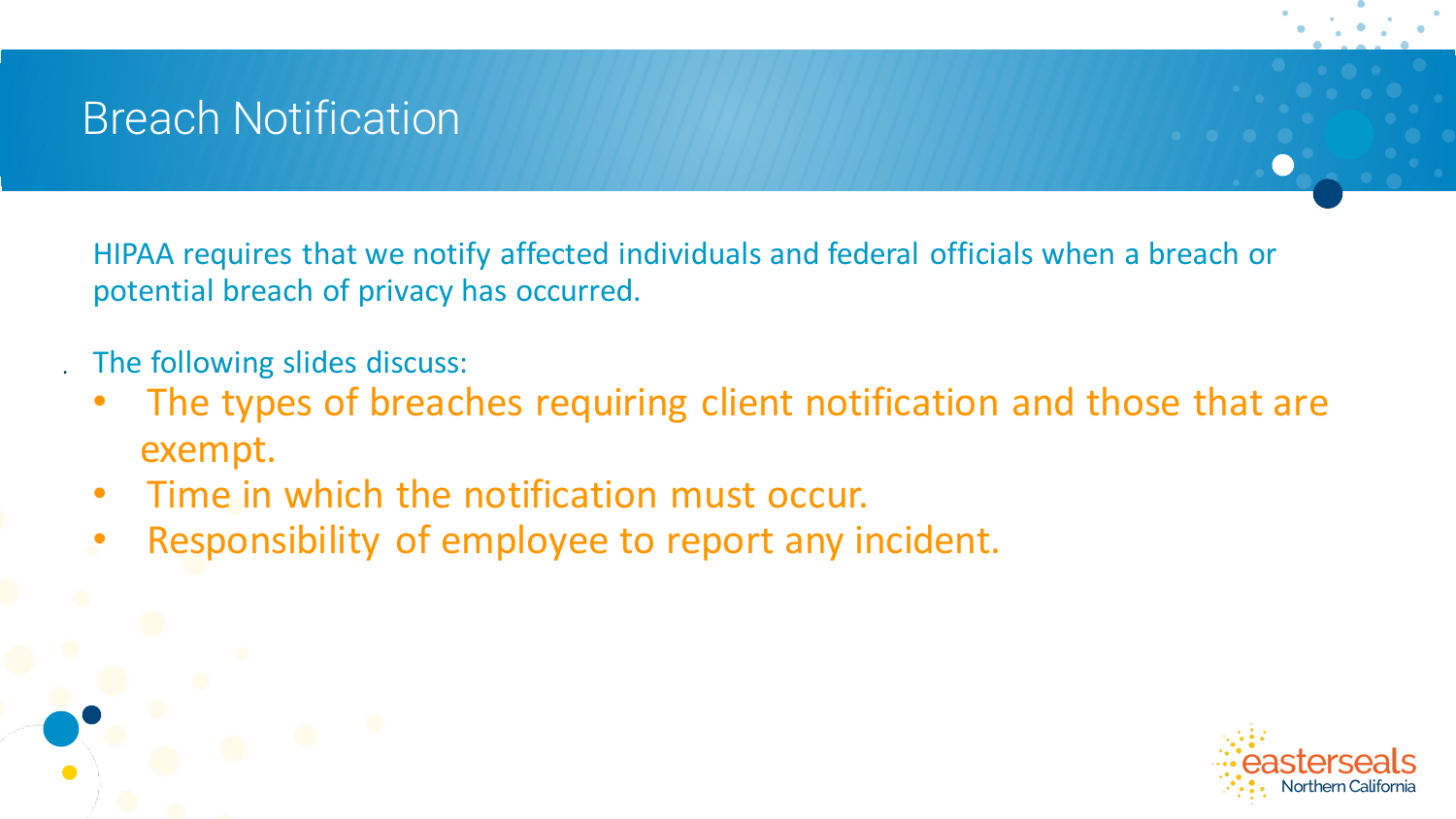### What is a Breach?

- Breach is defined as the unauthorized acquisition, access, use, or disclosure of unsecured PHI which compromises the security or privacy of the information.
- Impermissible use or disclosure is presumed to be a breach unless the facility or business associate proves that there is a low probability that PHI has been compromised.

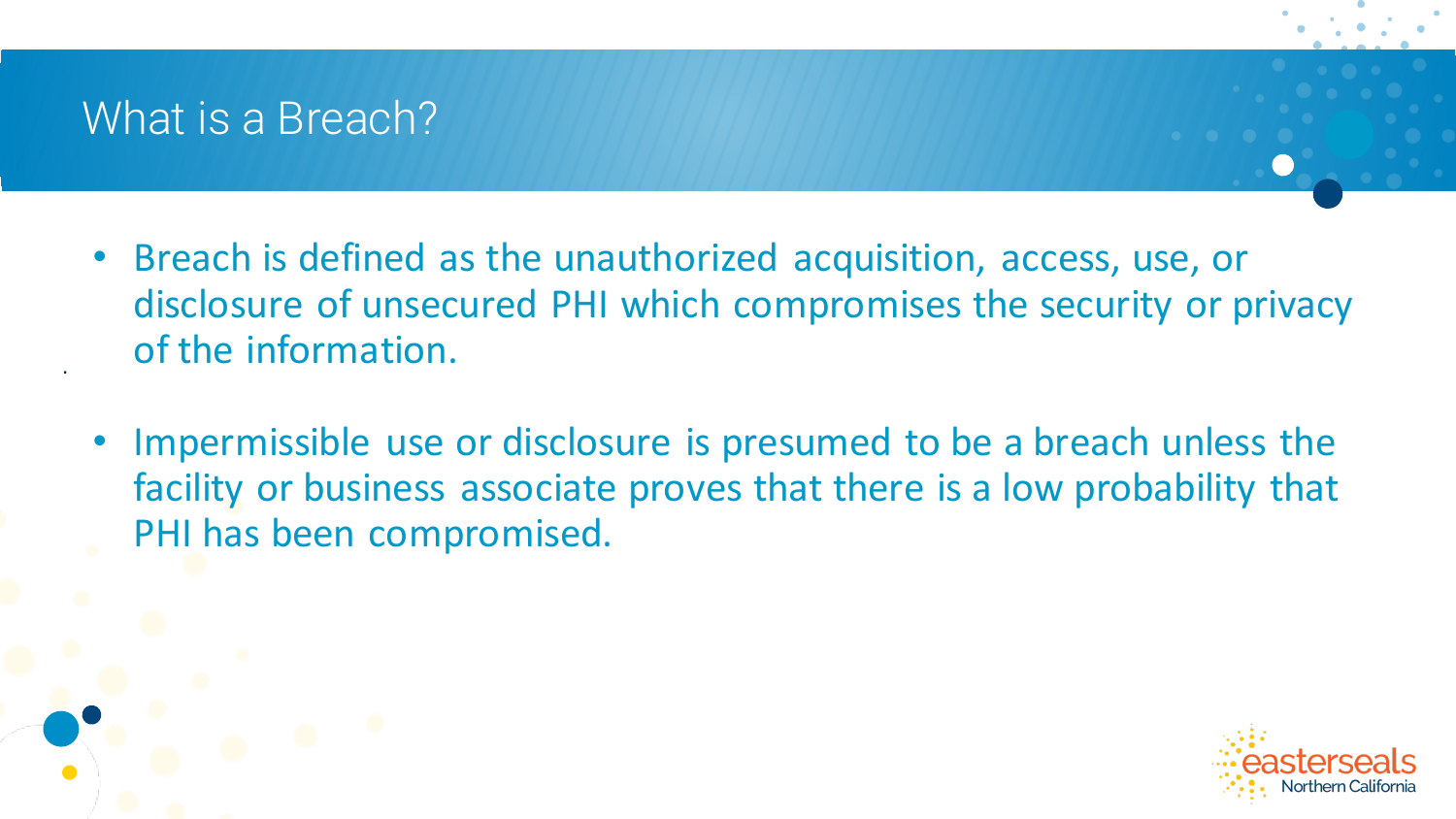### Exceptions When Breach Notification Not Required

.

Unintentional acquisition, access, or use of PHI by an employee or individual acting under the authority of a covered entity or business associate if made in good faith or within course and scope of employment.

Inadvertent disclosure of PHI from one person authorized to access PHI at a covered entity or business associate to another person authorized to access PHI at the covered entity or business associate.

Unauthorized disclosures in which an unauthorized person to whom PHI is disclosed would not reasonably have been able to retain the information.

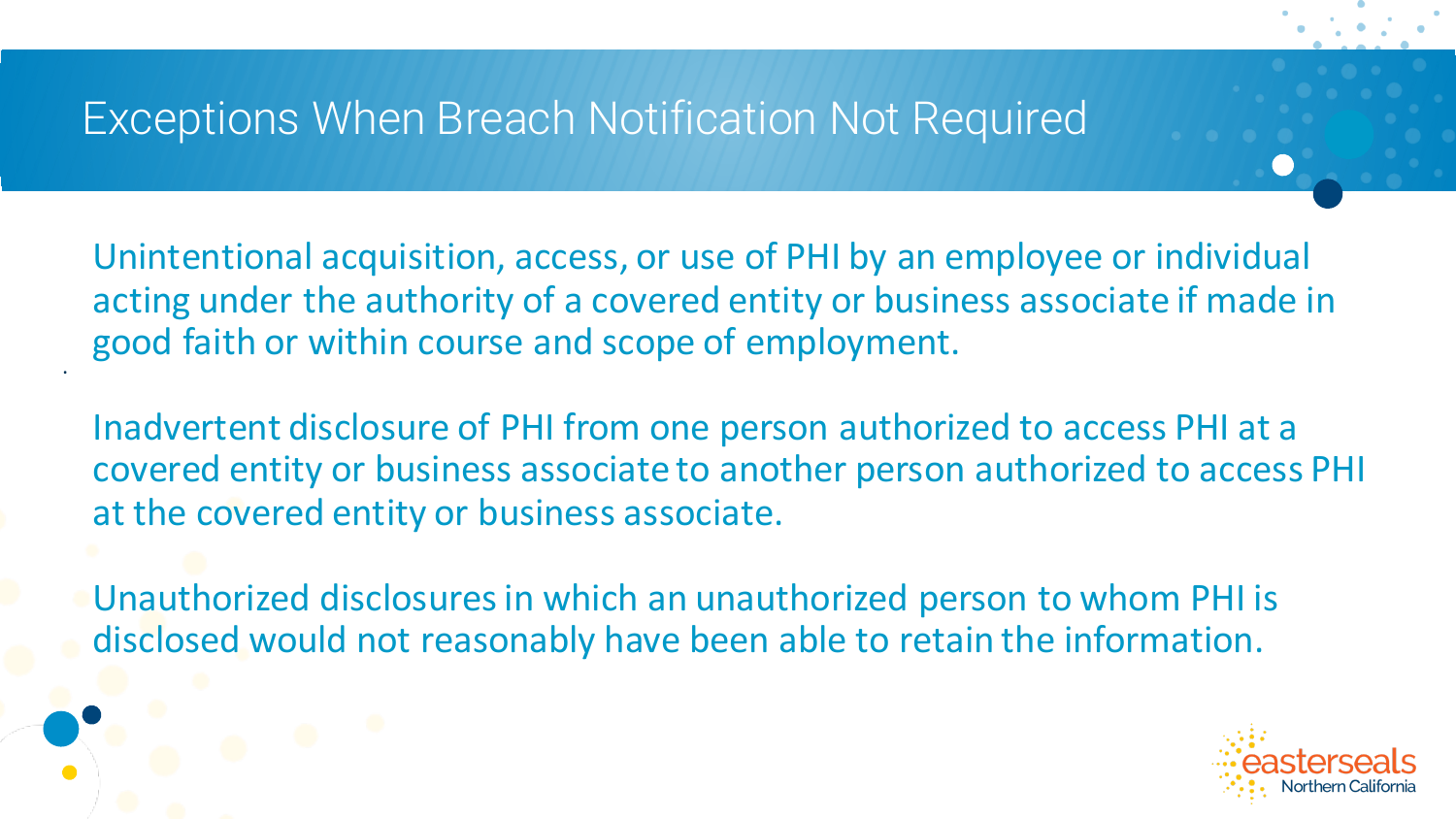### Security Standards – General Rules

.

HIPAA security standards ensure the confidentiality, integrity, and availability of PHI created, received, maintained, or transmitted electronically (PHI –Protected Health Information) by and with all facilities.

Protect against any reasonably anticipated threats or hazards to the security or integrity or such information.

Protect against any reasonably anticipated uses or disclosures of such information that are not permitted.

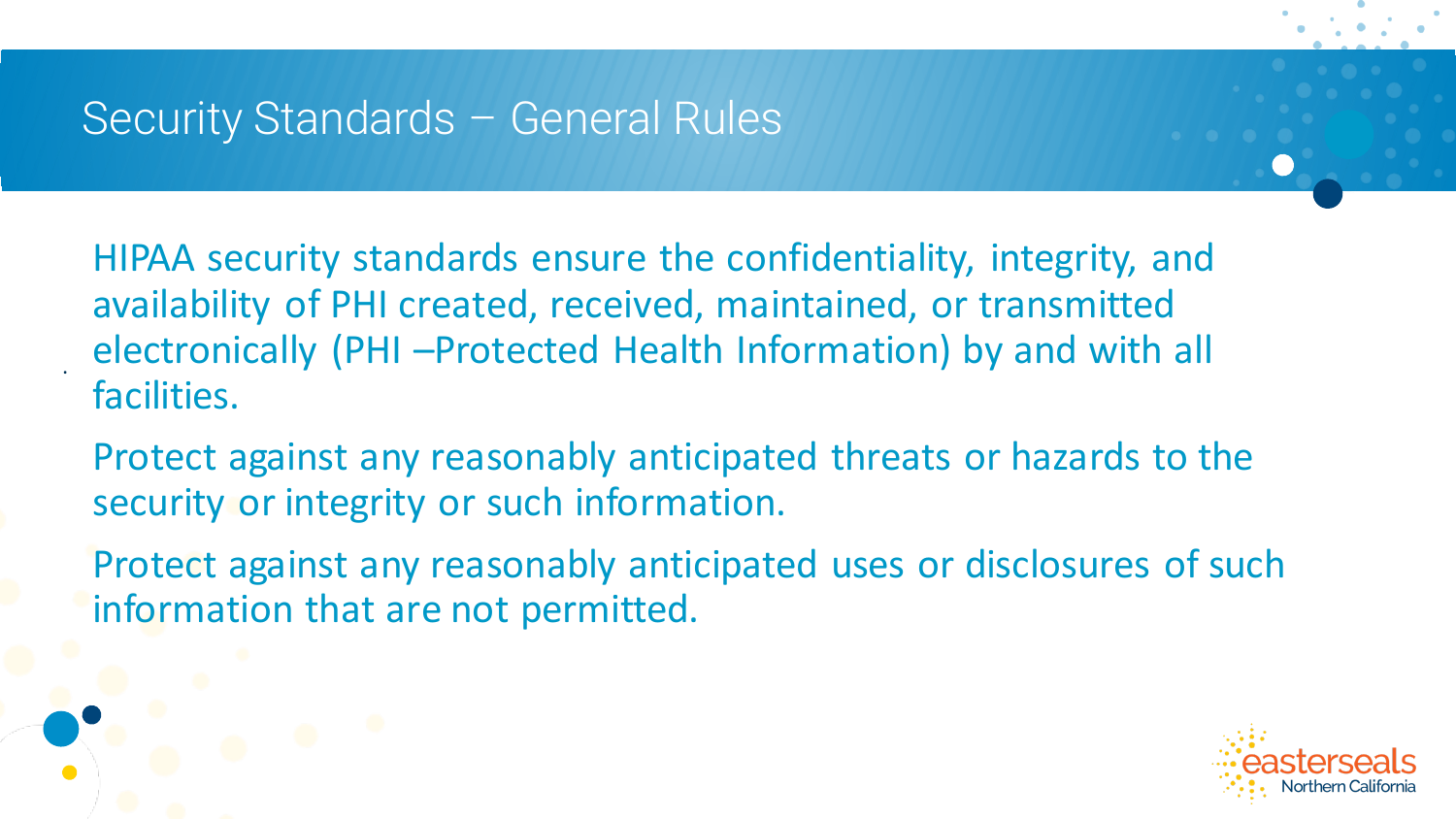# Rules for Protecting Information

- Do not allow unauthorized persons into areas where access to PHI could occur.
- Arrange computer screens so they are not visible to unauthorized persons and/or clients; use security screens in areas accessible to public.
- Log in with password, log off prior to leaving work area, and do not leave computer unattended.
- Lock up files or paperwork containing PHI that is not in use .
- Do not duplicate, transmit, or store PHI without appropriate authorization.
- Storage of PHI on unencrypted removable devices (Disk/CD/DVD/Thumb Drives) is prohibited without prior authorization.

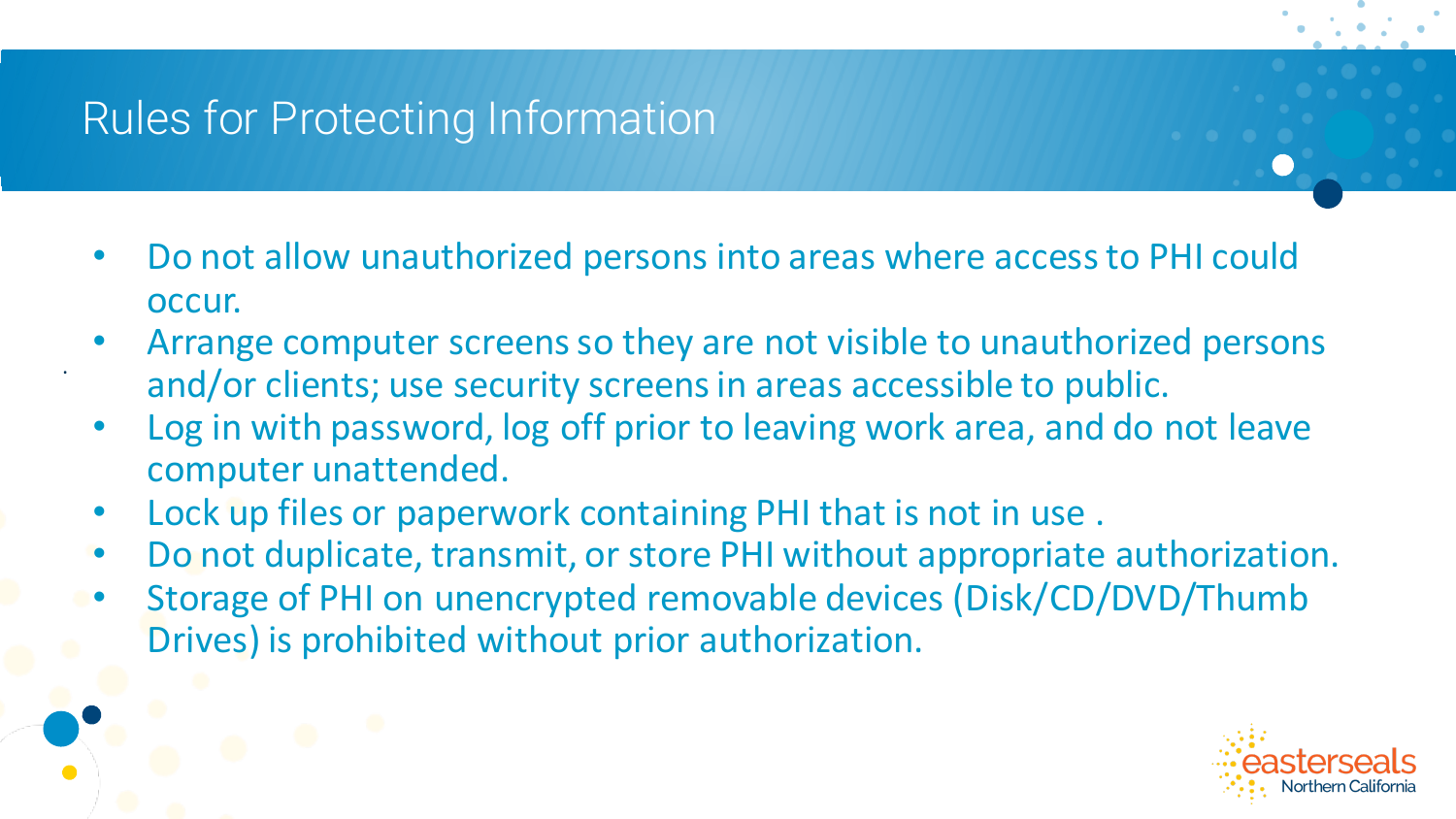### Glossary of Terms

#### **Administrative Safeguards**

Administrative actions and policies and procedures (1) to manage the selection, development, implementation, and maintenance of security measures, and (2) to protect ePHI and to manage the conduct of the Covered Components' workforce in relation to the protection of ePHI.

#### **Business Associate (BA)**

.

A person or organization hat performs a function or activity on behalf of a covered entity but is not part of the covered entity's workforce. A business associate can also be a covered entity in its own right.

#### **Covered Entity (CE)**

Any business entity that must comply with HIPAA regulations, which includes health-care providers, health plans and health-care clearinghouses. For purposes of HIPAA, health-care providers include hospitals, physicians and other caregivers.

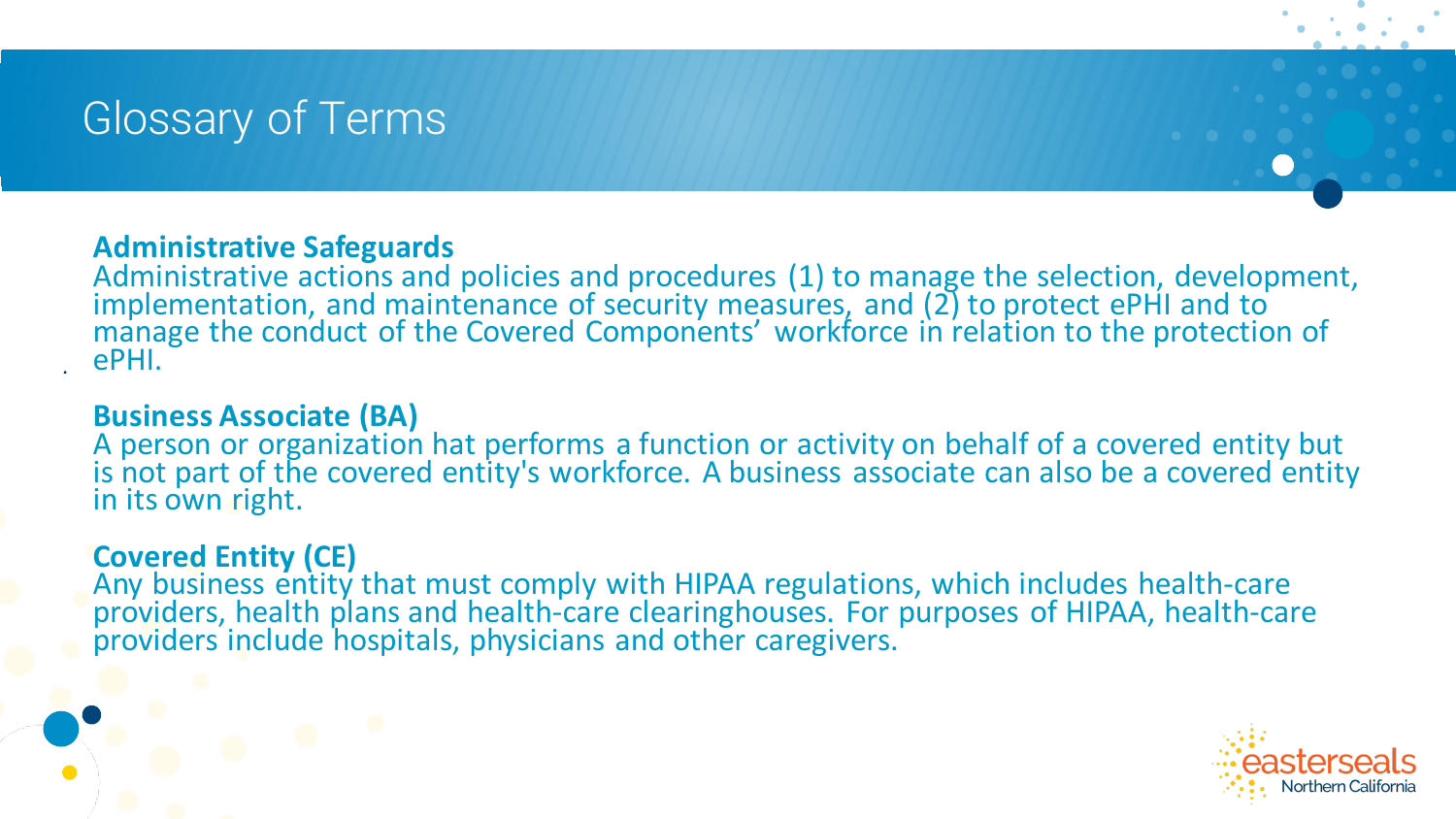.

**Covered Entity** continued Catalight Foundation is the covered entity for HIPAA compliance purposes.

### **DHHS** US Department of Health and Human Services.

**Disclosure** The release, transfer, provision of access to, or divulging in any other manner of protected health information outside of the entity holding the information.

**HIPAA** Health Insurance Portability and Accountability Act of 1996.

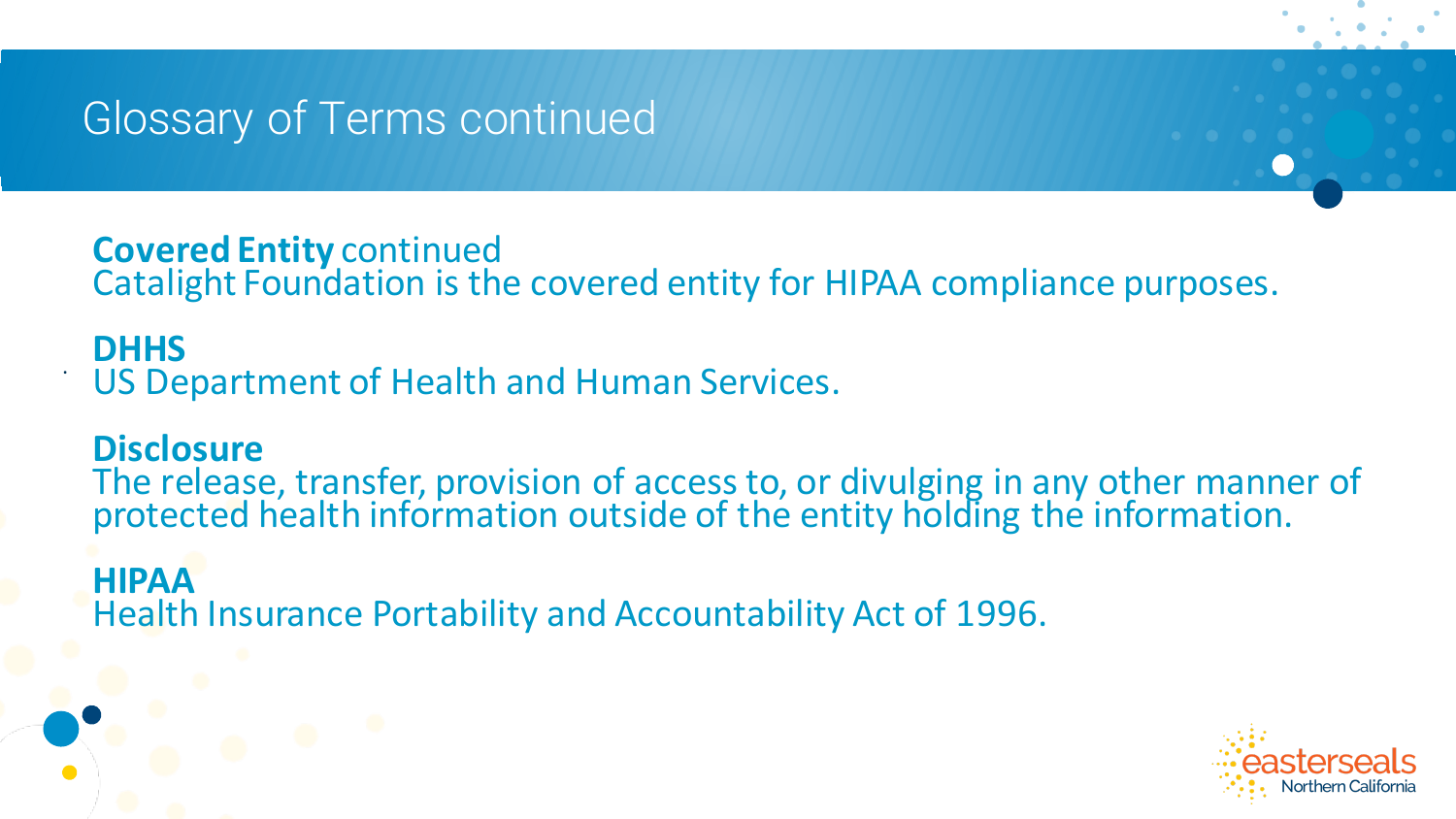.

**Individual** – the person who is the subject of PHI.

**Individually Identifiable Health Information (also called PII)** A subset of "health information," including demographic information, (1) that is created or received by a health care provider, health plan, employer, or health care clearinghouse; 2) that relates to the physical or mental health or condition of an individual; the provision of health care to an individual; or the payment for the provision of health care to an individual; and (3) that identifies the individual or might reasonably be used to identify the individual.

**OCR** Office of Civil Rights, the branch of the DHHS that is responsible for federal oversight of the privacy regulations.

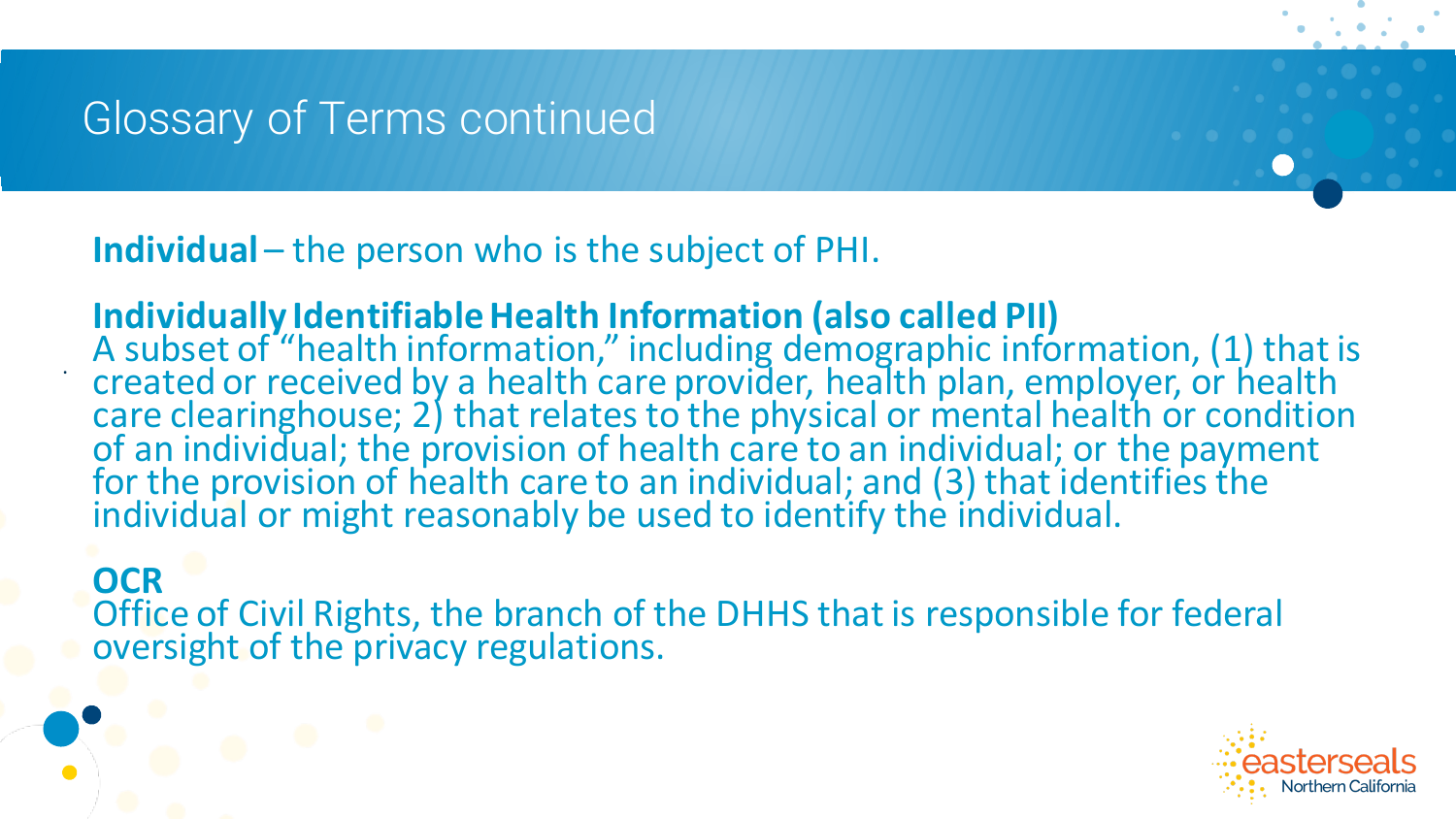### **Privacy Rule**

.

The regulations at 45 CFR 160 and 164, which detail the requirements for complying with the standards for privacy under the administrative simplification provisions of HIPAA.

### **Protected Heath Information (PHI or ePHI)**

Is any individually identifiable health information, including genetic information and demographic information, collected from an individual, whether oral or recorded in any form or medium that is created or received by a covered entity.

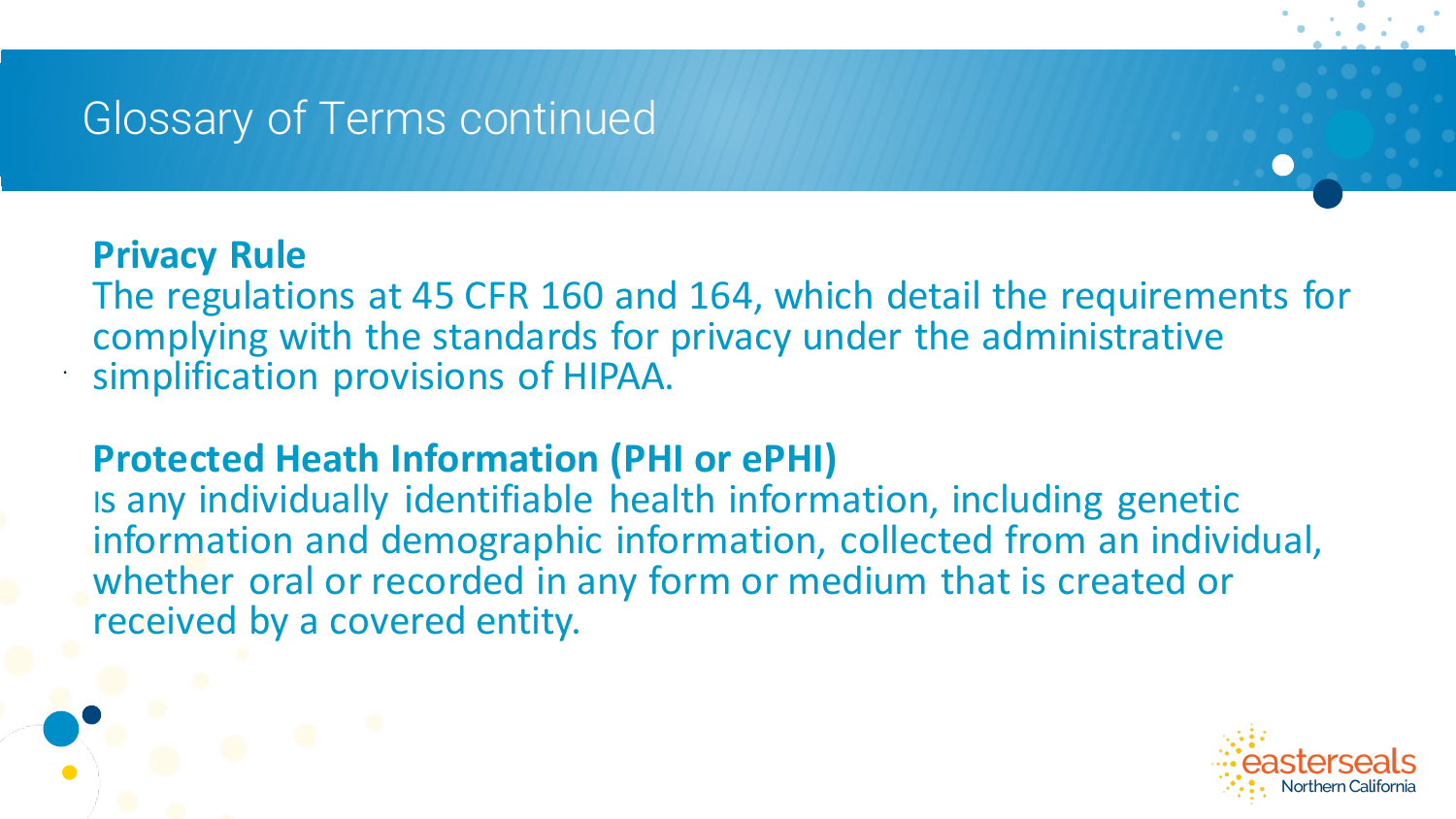.

### **Protected Heath Information (PHI) continued**

PHI encompasses information that identifies an individual or might reasonably be used to identify an individual and relates to:

- . The individual's past, present or future physical or mental health or condition of an individual; OR
- The provision of health care to the individual; OR
- The past, present or future payment of health care to an individual.

Information is deemed to identify an individual if it includes either the client's name or any other information that taken together or used with other information could enable someone to determine an individual's identity. (For example: date of birth, medical records number, health plan beneficiary numbers, address, zip code, phone number, email address, fax number, IP address, license numbers, full face photographic images or Social Security.